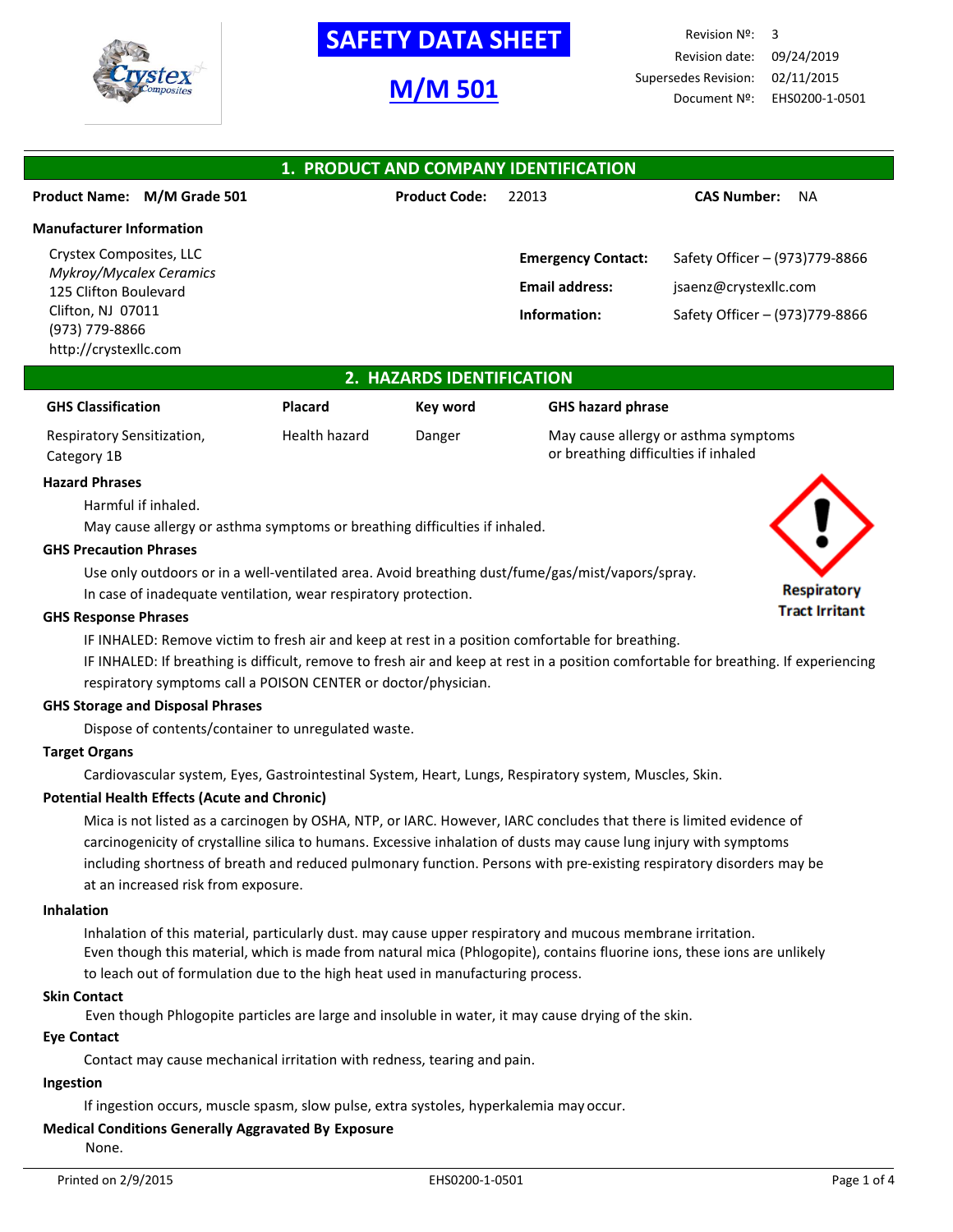

# **-SAFETY DATA SHEET-**

# **M/M 501**

Revision Nº: 3 Revision date: 2/11/2015 Supersedes Revision: 6/28/2014 Document Nº: EHS0200-1-0501

| 3. COMPOSITION/INFORMATION ON INGREDIENTS |                   |               |  |  |
|-------------------------------------------|-------------------|---------------|--|--|
| Hazardous Components (Chemical Name)      | <b>CAS NUMBER</b> | Concentration |  |  |
| 1. Phlogopite                             | 12251-00-2        | 45%           |  |  |
| 2. Frits, chemicals                       | 65997-18-4        | 7-10%         |  |  |
| 3. Aluminum oxide                         | 1344-28-1         | 23-25%        |  |  |
| 4. Potassium fluorosilicate               | 16871-90-2        | 21%           |  |  |
| <b>4. FIRST AID MEASURES</b>              |                   |               |  |  |

### **Emergency and First Aid Procedures**

If exposure occurs, move to fresh air. Call a physician.

### **In Case of Inhalation**

If an adverse reaction is observed or irritation develops, remove the person from source of exposure to fresh air. If symptoms persist get medical attention.

### **In Case of Skin Contact**

Wash the exposed skin with soap and water. If irritation or rash develops get medical attention.

### **In Case of Eye Contact**

If dust enters eyes, flush immediately with clean water for 15 minutes and call aphysician.

### **In Case of Ingestion**

Clear material from mouth. If large amounts of material are swallowed seek medical attention. Noharmful effects are expected from a small ingestion.

### **Signs and Symptoms Of Exposure**

Signs and symptoms of exposure include upper respiratory irritation, gastrointestinal irritation, muscle spasm, extra systoles, bradycardia (slow pulse), hypokalemia (low potassium), and skin and eye irritation, burns.

| <b>5. FIRE FIGHTING MEASURES</b>  |     |                                |         |  |
|-----------------------------------|-----|--------------------------------|---------|--|
| <b>Flash Point:</b>               | NA  | <b>Auto ignition Point: NA</b> |         |  |
| <b>Explosive Limits:</b>          | NA. | LEL: NA                        | UEL: NA |  |
| <b>Fire Fighting Instructions</b> |     |                                |         |  |

### **Fire Fighting Instructions**

Wear positive pressure, self-contained breathing apparatus for firefighting. Use structural firefightingclothing. **Flammable Properties and Hazards Suitable Extinguishing Media**

This material is not flammable or combustible but rather becomes molten. Use any media appropriate forthe surrounding fire, water fog, carbon dioxide, foam or dry chemical.

### **Unsuitable Extinguishing Media**

NA

## **6. ACCIDENTAL RELEASE MEASURES**

# **Steps To Be Taken In Case Material Is Released Or Spilled**

Wear appropriate protective clothing and equipment. Sweep or vacuum up, avoiding the creation ofairborne dust, and collect in a suitable container for disposal. Dust collectors may be used aswell.

# **Protective Precautions, Protective Equipment and Emergency Procedures**

Use a NIOSH approved dust/mist respirator if dust is created.

# **7. HANDLING AND STORAGE**

# **Precautions To Be Taken in Handling**

Avoid generating and breathing dust. Avoid eye contact. Use with adequate ventilation. If clothing becomes contaminated, remove and launder before reuse. Wash thoroughly before eating and drinking.

Food, beverages and smoking materials should not be allowed in the work area.

# **Precautions To Be Taken in Storing**

Store in a dry area away from food and feed products. Avoid dust formation.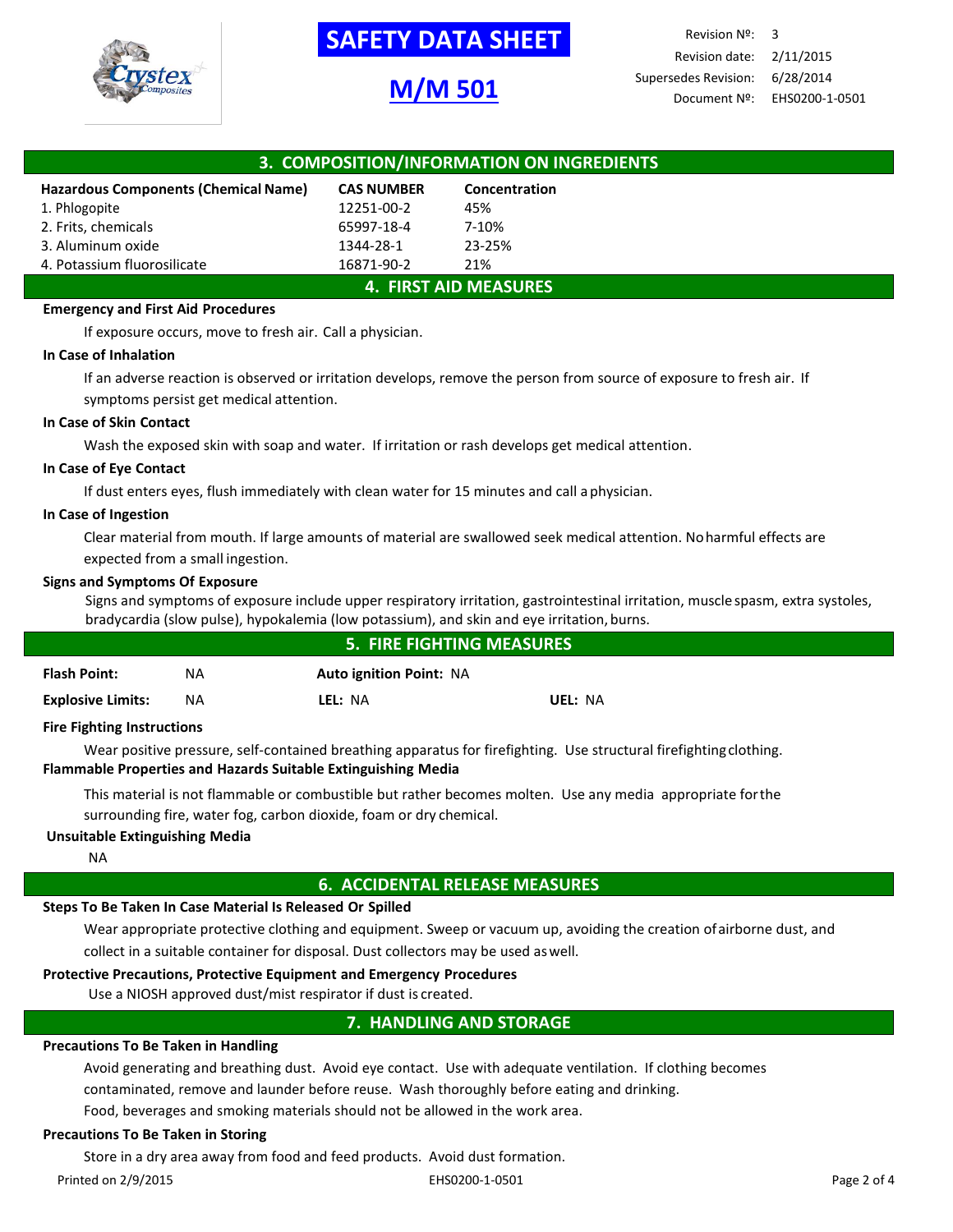

# **-SAFETY DATA SHEET-**

**M/M 501**

### **Other Precautions**

Mica is not listed as a carcinogen by OSHA, NTP, or IARC. However, IARC concludes that there is limited evidence of carcinogenicity of crystalline silica to humans. Excessive inhalation of dusts may cause lung injury with symptoms including shortness of breath and reduced pulmonary function.

# **8. EXPOSURE CONTROLS/PERSONAL PROTECTION**

| <b>Hazardous Components (Chemical Name)</b> | <b>CAS NUMBER</b> | <b>OSHA PEL</b>                            | <b>ACGIH TLV</b>                              |
|---------------------------------------------|-------------------|--------------------------------------------|-----------------------------------------------|
| 1. Phlogopite                               | 12251-00-2        | 3 mg/ $m^3$                                | 3 mg/m <sup>3</sup> (as respirable fraction)  |
| 2. Frits, chemicals                         | 65997-18-4        | 15 mg/m $3$                                | 10 mg/m $3$                                   |
| 3. Aluminum oxide                           | 1344-28-1         | 15 (dust) 5 (respirable) mg/m <sup>3</sup> | 10 mg/m <sup>3</sup> (as respirable fraction) |
| 4. Potassium fluorosilicate                 | 16871-90-2        | 2.5 mg/m <sup>3</sup> (as F)               | 2.5 mg/m <sup>3</sup> (as F)                  |

### **Respiratory Equipment (Specify Type)**

For operations where the exposure limit may be exceeded and dust is generated, a NIOSH approved high efficiency particulate respirator is recommended. Equipment selection depends on contaminates type and concentration. Select in accordance with 29CFR1910.134 and good industrial hygiene practice.

### **Eye Protection**

Normal eye protection should be employed for plant operations. For dusty operations goggles may be required.

### **Protective Gloves**

### **Other Protective Clothing**

### **Engineering Controls (Ventilation etc.)**

Keep area well ventilated.

### **Work/Hygienic/Maintenance Practices**

Wash hands and face thoroughly after exposure.

| 9. PHYSICAL AND CHEMICAL PROPERTIES |                    |                                                |           |  |  |  |
|-------------------------------------|--------------------|------------------------------------------------|-----------|--|--|--|
| <b>Physical State:</b>              | l Gas              | $X$ $\overline{\phantom{a}}$ Solid<br>  Liguid |           |  |  |  |
| <b>Appearance and Odor:</b>         | Brown and odorless |                                                |           |  |  |  |
| <b>Melting Point:</b>               | 1000ºC             | <b>Evaporation Rate:</b>                       | NA.       |  |  |  |
| <b>Boiling Point:</b>               | NA                 | <b>Solubility in Water:</b>                    | None      |  |  |  |
| Specific Gravity (Water $= 1$ ):    | 2.6                | <b>Percent Volatile:</b>                       | NA.       |  |  |  |
| Density:                            | NA                 | <b>Saturated Vapor Concentration:</b>          | <b>NA</b> |  |  |  |
| Vapor Pressure (vs. Air or mm Hg):  | NA                 | <b>Viscosity:</b>                              | NA.       |  |  |  |
| Vapor Density (vs. $Air = 1$ ):     | NA.                | pH:                                            | <b>NA</b> |  |  |  |

# **10. STABILITY AND REACTIVITY**

| <b>Stability</b>                                  | Unstable [ ]   | Stable $[X]$         |
|---------------------------------------------------|----------------|----------------------|
| <b>Conditions To Avoid - Instability</b>          | NA.            |                      |
| <b>Incompatibility - Materials To Avoid</b>       | NA.            |                      |
| <b>Hazardous Decomposition Or Byproducts</b>      | NA.            |                      |
| <b>Possibility of Hazardous Reactions:</b>        | Will occur [ ] | Will not occur $[X]$ |
| <b>Conditions To Avoid - Hazardous Reactions:</b> | NA.            |                      |